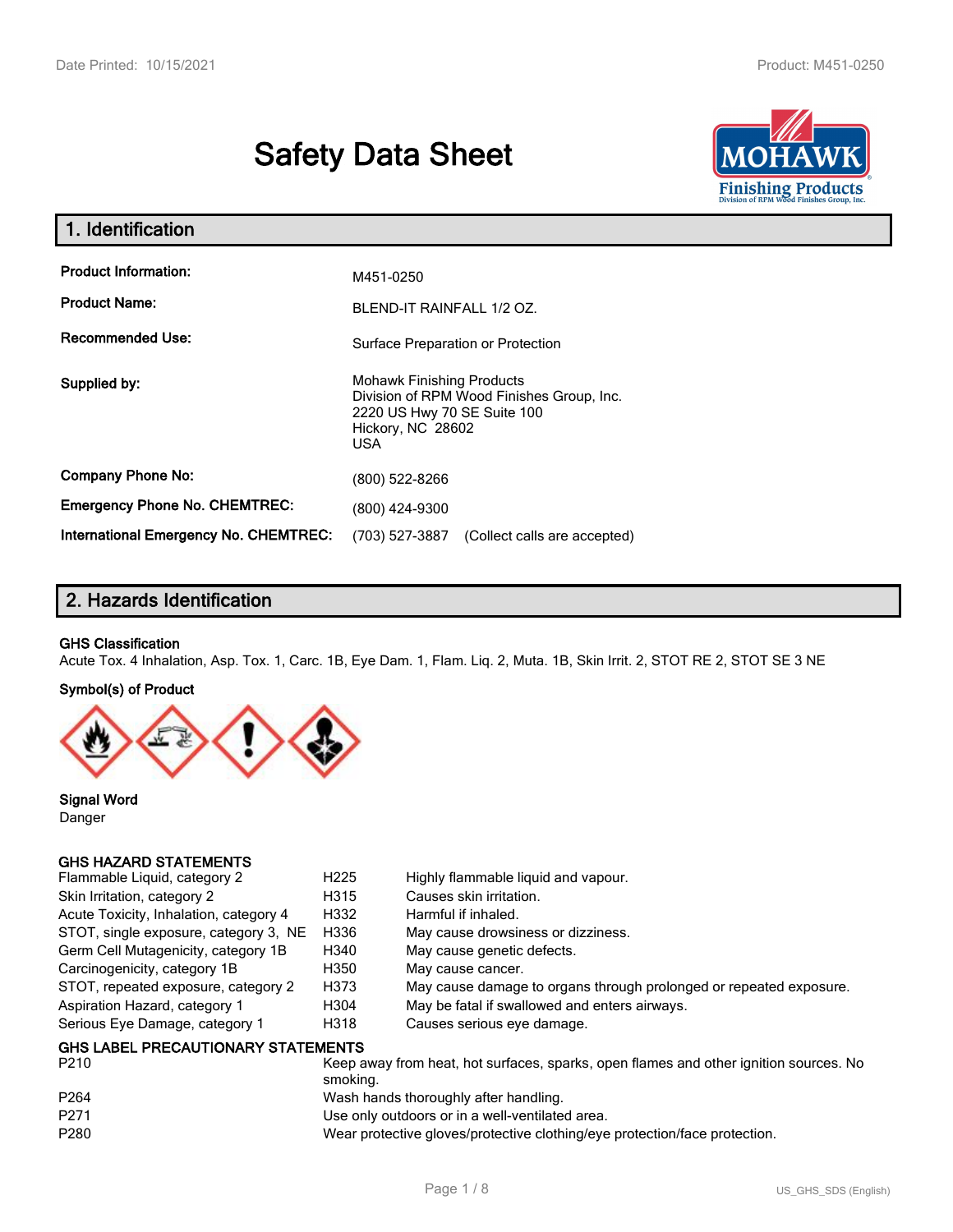| P331                                    | Do NOT induce vomiting.                                                                                                             |
|-----------------------------------------|-------------------------------------------------------------------------------------------------------------------------------------|
| P405                                    | Store locked up.                                                                                                                    |
| P302+P352                               | IF ON SKIN: Wash with plenty of soap and water.                                                                                     |
| P303+P361+P353                          | IF ON SKIN (or hair): Take off immediately all contaminated clothing. Rinse skin with<br>water/shower.                              |
| P305+P351+P338                          | IF IN EYES: Rinse cautiously with water for several minutes. Remove contact lenses, if<br>present and easy to do. Continue rinsing. |
| P362+P364                               | Take off contaminated clothing and wash it before reuse.                                                                            |
| P403+P233                               | Store in a well-ventilated place. Keep container tightly closed.                                                                    |
| P <sub>201</sub>                        | Obtain special instructions before use.                                                                                             |
| P260                                    | Do not breathe dust/fume/gas/mist/vapours/spray.                                                                                    |
| P304+P340                               | IF INHALED: Remove person to fresh air and keep comfortable for breathing.                                                          |
| P308+P313                               | IF exposed or concerned: Get medical advice/attention.                                                                              |
| P332+P313                               | If skin irritation occurs: Get medical advice/attention.                                                                            |
| P403+P235                               | Store in a well-ventilated place. Keep cool.                                                                                        |
| P301+P310                               | IF SWALLOWED: Immediately call a POISON CENTER or doctor/physician.                                                                 |
| <b>GHS SDS PRECAUTIONARY STATEMENTS</b> |                                                                                                                                     |
| P240                                    | Ground/bond container and receiving equipment.                                                                                      |
| P241                                    | Use explosion-proof electrical/ventilating/lighting/equipment.                                                                      |
| P242                                    | Use only non-sparking tools.                                                                                                        |
| P243                                    | Take precautionary measures against static discharge.                                                                               |

## **3. Composition/Information on ingredients**

| <b>Chemical Name</b><br>titanium dioxide<br>n-butyl acetate<br>petroleum distillate<br>butanol | CAS-No.<br>13463-67-7<br>123-86-4<br>64742-49-0<br>71-36-3 | <u>Wt. %</u><br>$10 - 25$<br>$10 - 25$<br>$10 - 25$<br>$2.5 - 10$   | <b>GHS Symbols</b><br>GHS08<br>GHS02-GHS07<br>GHS08<br>GHS02-GHS05-<br>GHS07 | <b>GHS Statements</b><br>H351<br>H <sub>226</sub> -336<br>H304-340-350<br>H226-302-315-318-332-335-336 |
|------------------------------------------------------------------------------------------------|------------------------------------------------------------|---------------------------------------------------------------------|------------------------------------------------------------------------------|--------------------------------------------------------------------------------------------------------|
| pm acetate<br>ethanol<br>eep<br>aliphatic petroleum distillates<br>toluene                     | 108-65-6<br>64-17-5<br>763-69-9<br>64742-47-8<br>108-88-3  | $2.5 - 10$<br>$2.5 - 10$<br>$2.5 - 10$<br>$2.5 - 10$<br>$1.0 - 2.5$ | GHS02-GHS07<br>GHS02<br>GHS06<br>GHS07-GHS08<br>GHS02-GHS07-<br>GHS08        | H <sub>226</sub> -332<br>H <sub>225</sub><br>H331<br>H304-332<br>H225-304-315-332-336-373              |
| m-xylene<br>carbon black<br>ethylbenzene<br>p-xylene                                           | 108-38-3<br>1333-86-4<br>100-41-4<br>106-42-3              | $1.0 - 2.5$<br>$0.1 - 1.0$<br>$0.1 - 1.0$<br>$0.1 - 1.0$            | GHS02-GHS07<br>GHS02<br>GHS02-GHS07-<br>GHS08<br>GHS02-GHS07                 | H <sub>226</sub> -315-332<br>H <sub>251</sub><br>H <sub>225</sub> -304-332-373<br>H226-315-332         |

The exact percentage (concentration) of ingredients is being withheld as a trade secret.

The text for GHS Hazard Statements shown above (if any) is given in the "Other information" Section.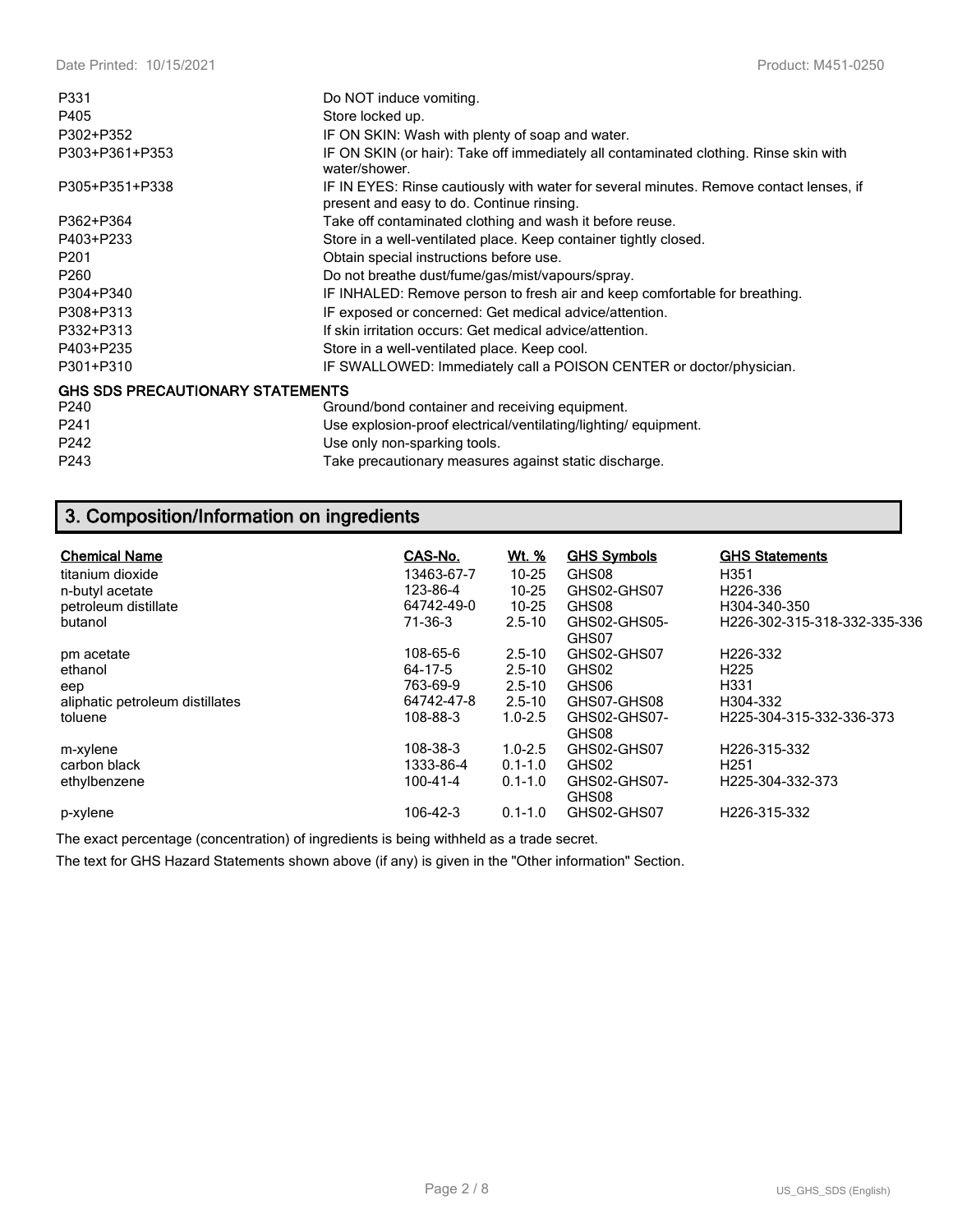## **4. First-aid Measures**



FIRST AID - EYE CONTACT: IF IN EYES: Rinse cautiously with water for several minutes. Remove contact lenses, if present and easy to do. Continue rinsing.

FIRST AID - SKIN CONTACT: IF ON SKIN: Wash with plenty of soap and water. IF ON SKIN (or hair): Take off immediately all contaminated clothing. Rinse skin with water/shower. Take off contaminated clothing and wash it before reuse. If skin irritation occurs: Get medical advice/attention.

FIRST AID - INGESTION: Do NOT induce vomiting. IF SWALLOWED: Immediately call a POISON CENTER or doctor/physician.

FIRST AID - INHALATION: IF INHALED: Remove person to fresh air and keep comfortable for breathing.

#### **5. Fire-fighting Measures**

**SPECIAL FIREFIGHTING PROCEDURES:** Evacuate all persons from the fire area to a safe location. Move non-burning material, as feasible, to a safe location as soon as possible. Fire fighters should be protected from potential explosion hazards while extinguishing the fire. Wear self-contained breathing apparatus (SCBA) and full fire-fighting protective clothing. Thoroughly decontaminate all protective equipment after use. Containers of this material may build up pressure if exposed to heat (fire). Use water spray to cool fire-exposed containers. Use water spray to disperse vapors if a spill or leak has not ignited. DO NOT extinguish a fire resulting from the flow of flammable liquid until the flow of the liquid is effectively shut off. This precaution will help prevent the accumulation of an explosive vapor-air mixture after the initial fire is extinguished.

**FIREFIGHTING EQUIPMENT:** This is a NFPA/OSHA Class 1B or less flammable liquid. Follow NFPA30, Chapter 16 for fire protection and fire suppression. Use a dry chemical, carbon dioxide, or similar ABC fire extinguisher for incipeint fires. Water may be used to cool and prevent rupture of containers that are exposed to heat from fire.

#### **6. Accidental Release Measures**

#### **ENVIRONMENTAL MEASURES:** No Information

**STEPS TO BE TAKEN IN CASE MATERIAL IS RELEASED OR SPILLED:** Follow personal protective equipment recommendations found in Section VIII. Personal protective equipment needs must be evaluated based on information provided on this sheet and the special circumstances created by the spill including; the material spilled, the quantity of the spill, the area in which the spill occurred, and the training and the expertise of employees in the area responding to the spill. Never exceed any occupational exposure limits. Shut off ignition sources; including electrical equipment and flames. Do not allow smoking in the area. Do not allow the spilled product to enter public drainage system or open waterways.

#### **7. Handling and Storage**



**HANDLING:** Avoid inhalation and contact with eyes, skin, and clothing. Wash hands thoroughly after handling and before eating or drinking. In keeping with safe handling practices, avoid ignition sources (smoking, flames, pilot lights, electrical sparks); ground and bond containers when transferring the material to prevent static electricity sparks that could ignite vapor and use spark proof tools and explosion proof equipment. Empty containers may retain product residue or vapor. Do not pressurize, cut, weld, braze, solder, drill, grind, or expose container to heat, flame, sparks, static electricity, or other sources of ignition. Any of these actions can potentially cause an explosion that may lead to injury.

**STORAGE:** Keep containers closed when not in use. Store in cool well ventilated space away from incompatible materials.

## **8. Exposure Controls/Personal Protection**

| Ingredients with Occupational Exposure Limits |                      |                       |                     |                         |  |  |
|-----------------------------------------------|----------------------|-----------------------|---------------------|-------------------------|--|--|
| <b>Chemical Name</b>                          | <b>ACGIH TLV-TWA</b> | <b>ACGIH-TLV STEL</b> | <b>OSHA PEL-TWA</b> | <b>OSHA PEL-CEILING</b> |  |  |
| titanium dioxide                              | 10 $mq/m3$           | N.D.                  | $15 \text{ mg/m}$   | N.D.                    |  |  |
| n-butyl acetate                               | 50 ppm               | $150$ ppm             | $150$ ppm           | N.D.                    |  |  |
| petroleum distillate                          | N.D.                 | N.D.                  | N.D.                | N.D.                    |  |  |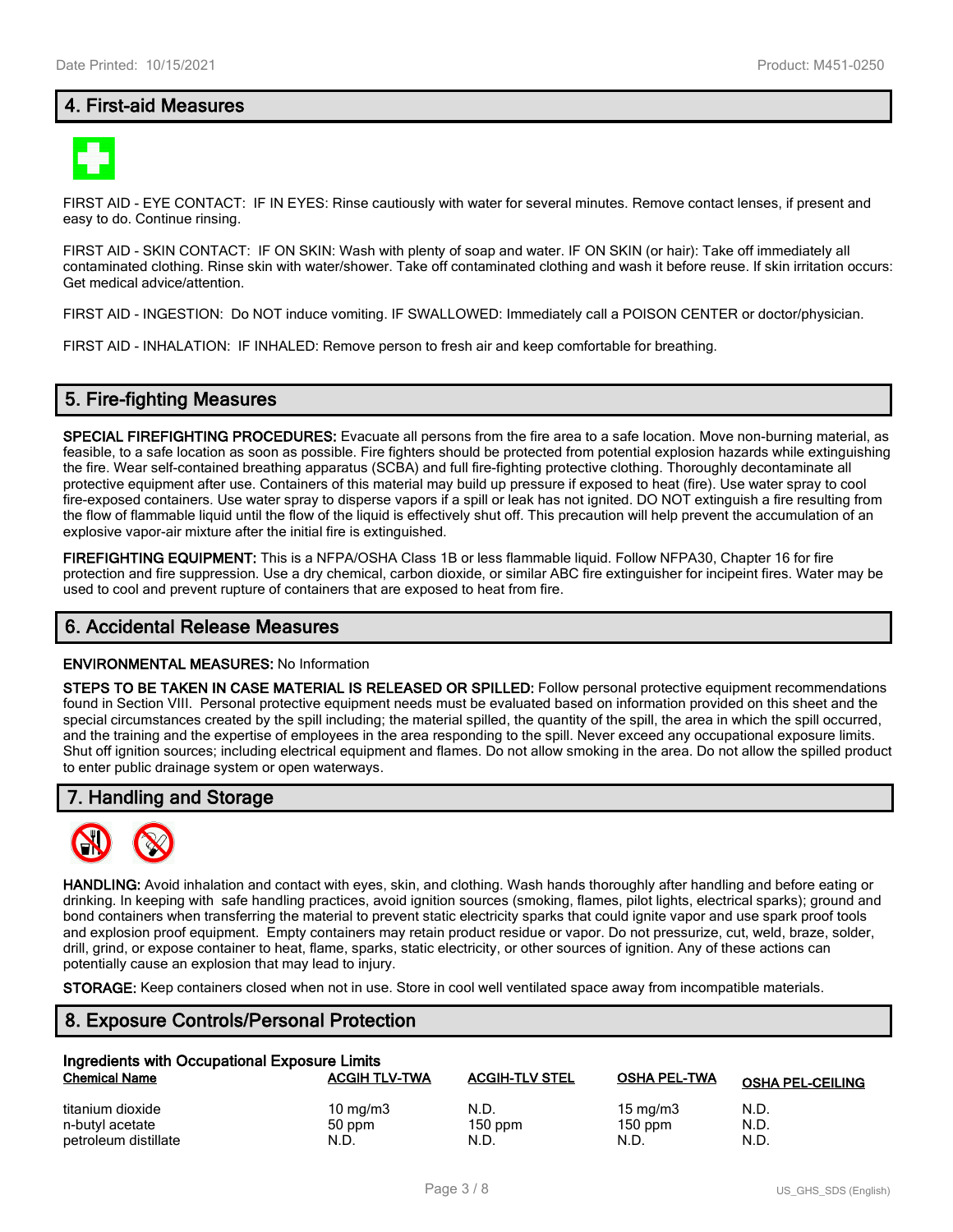| butanol                         | 20 ppm           | N.D.       | $100$ ppm          | N.D.    |
|---------------------------------|------------------|------------|--------------------|---------|
| pm acetate                      | N.D.             | N.D.       | N.D.               | N.D.    |
| ethanol                         | N.D.             | $1000$ ppm | $1000$ ppm         | N.D.    |
| eep                             | N.D.             | N.D.       | N.D.               | N.D.    |
| aliphatic petroleum distillates | N.D.             | N.D.       | N.D.               | N.D.    |
| toluene                         | 20 ppm           | N.D.       | $200$ ppm          | 300 ppm |
| m-xylene                        | $100$ ppm        | $150$ ppm  | $100$ ppm          | N.D.    |
| carbon black                    | $3 \text{ mg/m}$ | N.D.       | $3.5 \text{ mg/m}$ | N.D.    |
| ethylbenzene                    | 20 ppm           | N.D.       | $100$ ppm          | N.D.    |
| p-xylene                        | $100$ ppm        | $150$ ppm  | $100$ ppm          | N.D.    |

**Further Advice: MEL = Maximum Exposure Limit OES = Occupational Exposure Standard SUP = Supplier's Recommendation Sk = Skin Sensitizer N.E. = Not Established N.D. = Not Determined**

#### **Personal Protection**



**RESPIRATORY PROTECTION:** Use adequate engineering controls and ventilation to keep levels below recommended or statutory exposure limits. If exposure levels exceed limits use appropriate approved respiratory protection equipment.



**SKIN PROTECTION:** Wear chemical resistant footwear and clothing such as gloves, an apron or a whole body suit as appropriate.



**EYE PROTECTION:** Wear chemical-resistant glasses and/or goggles and a face shield when eye and face contact is possible due to splashing or spraying of material.



**OTHER PROTECTIVE EQUIPMENT:** No Information



**HYGIENIC PRACTICES:** It is good practice to avoid contact with the product and/or its vapors, mists or dust by using appropriate protective measures. Wash thoroughly after handling and before eating or drinking.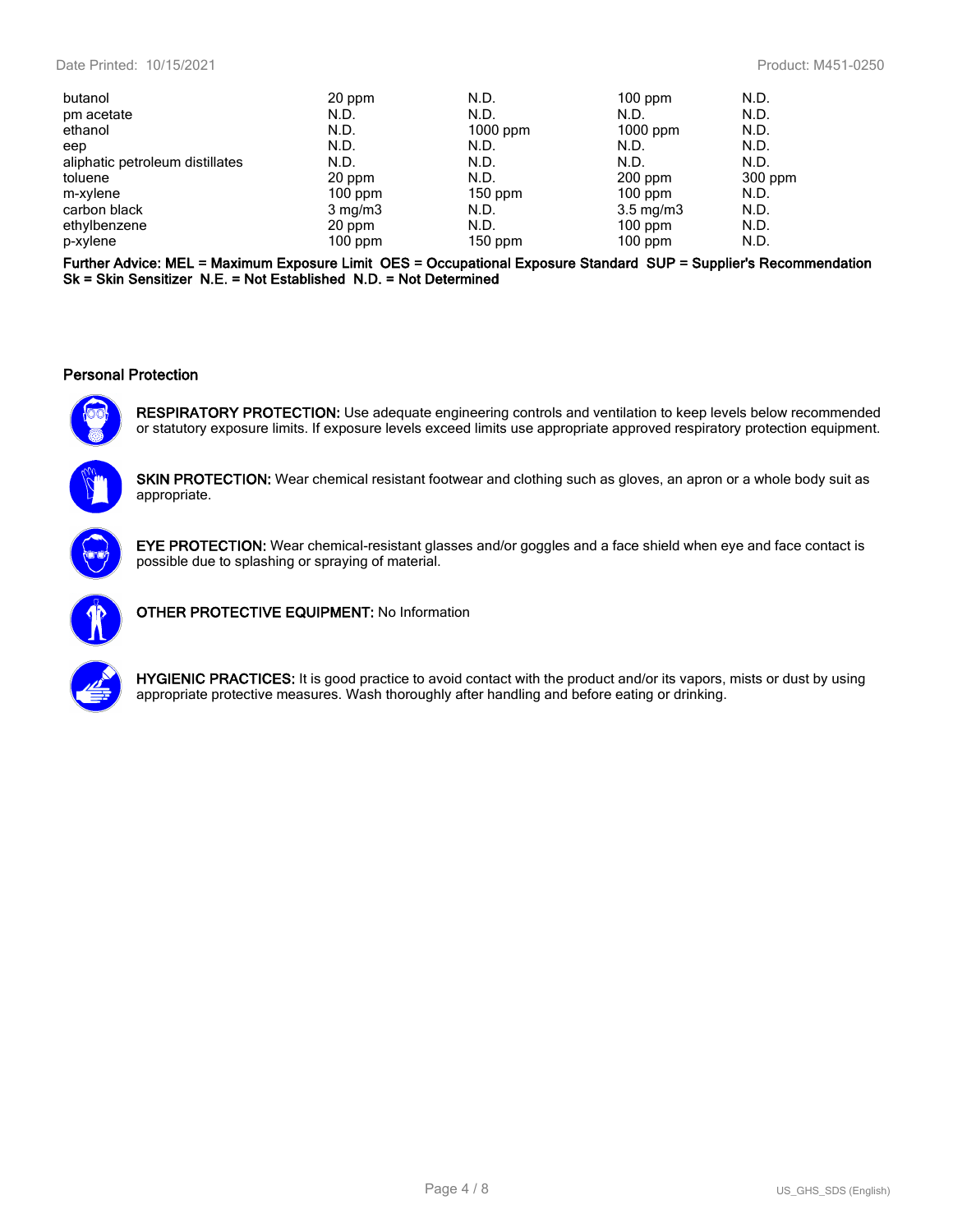**N.I. = No Information**

## **9. Physical and Chemical Properties**

| Appearance:                    | Colored Liquid                   | <b>Physical State:</b>                      | <b>LIQUID</b>  |
|--------------------------------|----------------------------------|---------------------------------------------|----------------|
| Odor:                          | <b>Strong Solvent</b>            | <b>Odor Threshold:</b>                      | Not determined |
| Density, g/cm3:                | 1.061                            | pH:                                         | Not determined |
| Freeze Point, °F:              | Not determined                   | Viscosity:                                  | Not determined |
| <b>Solubility in Water:</b>    | Not determined                   | Partition Coefficient, n-octanol/<br>water: | Not determined |
| Decomposition temperature, °F: | Not determined                   | <b>Explosive Limits, %:</b>                 | Not determined |
| Boiling Range, °F:             | $>$ 100 °F                       | Flash Point, °F:                            | 32 ° F         |
| Combustibility:                | <b>Supports Combustion</b>       | Auto-Ignition Temperature, °F:              | Not determined |
| <b>Evaporation Rate:</b>       | <b>Faster than Diethyl Ether</b> | Vapor Pressure, mmHg:                       | Not determined |
| <b>Vapor Density:</b>          | Not determined                   |                                             |                |

## **10. Stability and reactivity**

**STABILITY:** Stable under normal conditions.

**CONDITIONS TO AVOID:** Heat, flames and sparks.

**INCOMPATIBILITY:** Acids, Bases, Oxidizing agents

**HAZARDOUS DECOMPOSITION PRODUCTS:** Not determined.

#### **11. Toxicological information**

**Practical Experiences**

**EMERGENCY OVERVIEW:** No Information

**EFFECT OF OVEREXPOSURE - EYE CONTACT:** No Information

**EFFECT OF OVEREXPOSURE - INGESTION:** No Information

**EFFECT OF OVEREXPOSURE - INHALATION:** No Information

**EFFECT OF OVEREXPOSURE - SKIN CONTACT:** No Information

**CARCINOGENICITY:** May cause cancer.

This product contains Titanium Dioxide, which is listed by IARC as possibly carcinogenic to humans (Group 2B). This listing is based on inadequate evidence of carcinogenicity in humans and sufficient evidence in experimental animals. This classification is relevant when exposed to titanium dioxide in dust or powder form only, including cured product that is subject to sanding, grinding, cutting, or other surface preparation activities.

#### **PRIMARY ROUTE(S) OF ENTRY:**

**Eye Contact, Skin Contact, Ingestion, Inhalation**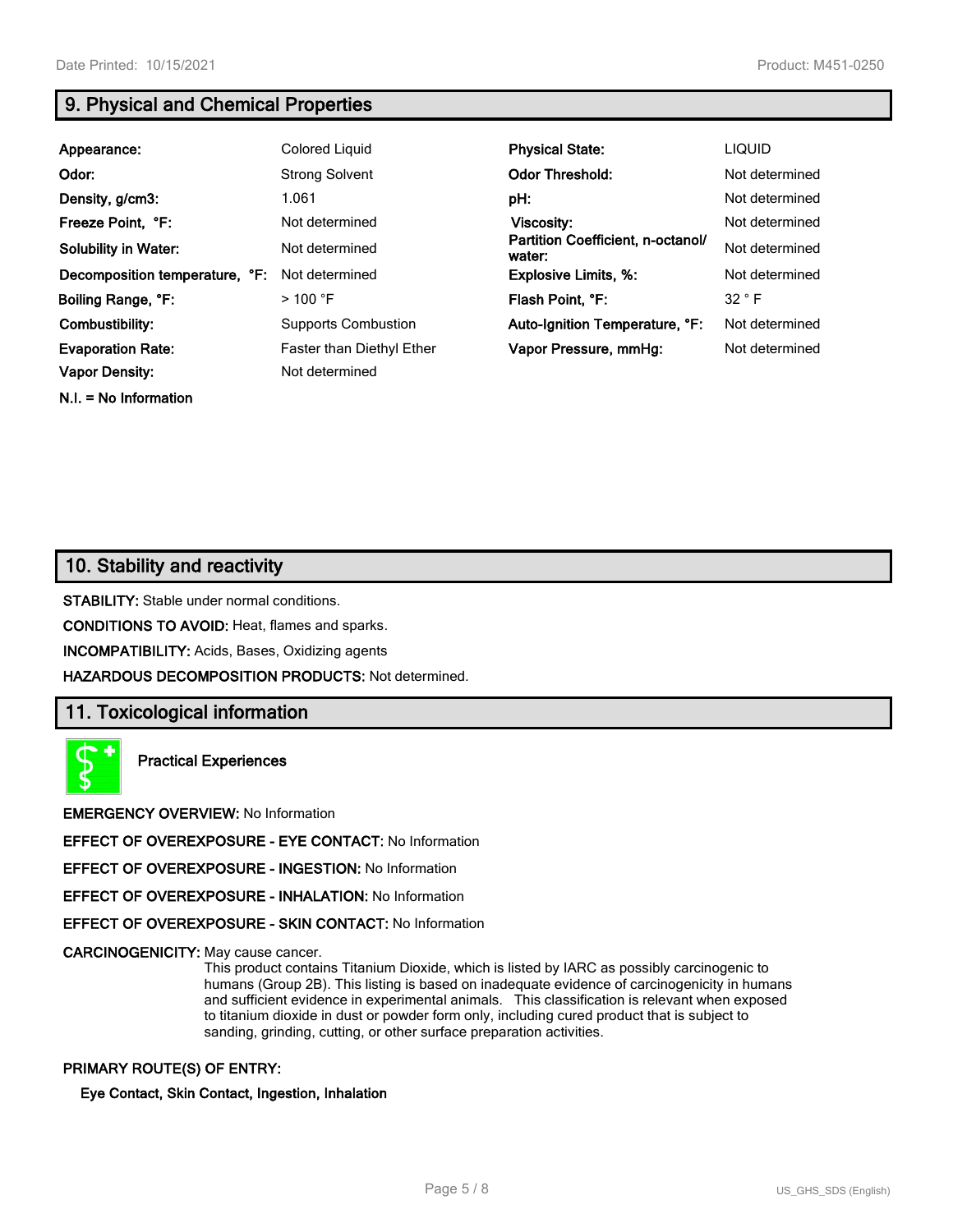#### **Acute Toxicity Values**

#### **The acute effects of this product have not been tested. Data on individual components are tabulated below**

| CAS-No.<br>13463-67-7<br>123-86-4<br>64742-49-0<br>71-36-3<br>108-65-6<br>64-17-5<br>763-69-9<br>64742-47-8 | <b>Chemical Name</b><br>titanium dioxide<br>n-butyl acetate<br>petroleum distillate<br>butanol<br>pm acetate<br>ethanol<br>eep<br>aliphatic petroleum distillates | Oral LD50<br>>10000 mg/kg Rat<br>14130 mg/kg Rat<br>>5000 mg/kg Rat<br>700 mg/kg Rat<br>8532 mg/kg Rat<br>7060 mg/kg Rat<br>3200 mg/kg Rat<br>>5000 mg/kg Rat | Dermal LD50<br>>10000 mg/kg Rabbit >20 mg/l<br>>17600 mg/kg Rabbit 23.4 mg/l Rat<br>>3160 mg/kg Rabbit<br>3402 mg/kg Rabbit<br>>5000 mg/kg Rabbit<br>15,800 mg/kg<br>4080 mg/kg Rabbit<br>>2000 mg/kg Rabbit | Vapor LC50<br>54 mg/l Rat<br>8000 mg/l Rat<br>$>20$ mg/L<br>124.7 mg/L Rat<br>$>20$ mg/l<br>>13 mg/L Rat |
|-------------------------------------------------------------------------------------------------------------|-------------------------------------------------------------------------------------------------------------------------------------------------------------------|---------------------------------------------------------------------------------------------------------------------------------------------------------------|--------------------------------------------------------------------------------------------------------------------------------------------------------------------------------------------------------------|----------------------------------------------------------------------------------------------------------|
|                                                                                                             |                                                                                                                                                                   |                                                                                                                                                               |                                                                                                                                                                                                              |                                                                                                          |
|                                                                                                             |                                                                                                                                                                   |                                                                                                                                                               |                                                                                                                                                                                                              |                                                                                                          |
|                                                                                                             |                                                                                                                                                                   |                                                                                                                                                               |                                                                                                                                                                                                              |                                                                                                          |
|                                                                                                             |                                                                                                                                                                   |                                                                                                                                                               |                                                                                                                                                                                                              |                                                                                                          |
|                                                                                                             |                                                                                                                                                                   |                                                                                                                                                               |                                                                                                                                                                                                              |                                                                                                          |
| 108-88-3                                                                                                    | toluene                                                                                                                                                           | 2600 mg/kg Rat                                                                                                                                                | 12000 mg/kg Rabbit                                                                                                                                                                                           | 12.5 mg/L Rat                                                                                            |
| 108-38-3                                                                                                    | m-xylene                                                                                                                                                          | 5000 mg/kg Rat                                                                                                                                                | 6500 mg/kg Rabbit                                                                                                                                                                                            | >20 mg/l Rat                                                                                             |
| 1333-86-4                                                                                                   | carbon black                                                                                                                                                      | >5000 mg/kg Rat                                                                                                                                               | >3000 mg/kg Rabbit                                                                                                                                                                                           | $>20$ mg/l                                                                                               |
| 100-41-4                                                                                                    | ethylbenzene                                                                                                                                                      | 3500 mg/kg Rat                                                                                                                                                | 15400 mg/kg Rabbit                                                                                                                                                                                           | 17.2 mg/L Rat                                                                                            |
| 106-42-3                                                                                                    | p-xylene                                                                                                                                                          | 4029 mg/kg Rat                                                                                                                                                | >2000 mg/kg rabbit                                                                                                                                                                                           | >20 mg/l Rat                                                                                             |

**N.I. = No Information**

## **12. Ecological information**

**ECOLOGICAL INFORMATION:** Ecological evaluation of this material has not been performed; however, do not allow the product to be released to the environment without governmental approval/permits.

## **13. Disposal Information**



**DISPOSAL METHOD:** Waste from this material may be a listed and/or characteristic hazardous waste. Dispose of material, contaminated absorbent, container and unused contents in accordance with local, state, and federal regulations.

**STEPS TO BE TAKEN IN CASE MATERIAL IS RELEASED OR SPILLED:** Follow personal protective equipment recommendations found in Section VIII. Personal protective equipment needs must be evaluated based on information provided on this sheet and the special circumstances created by the spill including; the material spilled, the quantity of the spill, the area in which the spill occurred, and the training and the expertise of employees in the area responding to the spill. Never exceed any occupational exposure limits. Shut off ignition sources; including electrical equipment and flames. Do not allow smoking in the area. Do not allow the spilled product to enter public drainage system or open waterways.

## **14. Transport Information**

#### **SPECIAL TRANSPORT PRECAUTIONS:** No Information

- **IATA:** ID8000, CONSUMER COMMODITY, 9
- **IMDG:** LIMITED QUANTITY UN1263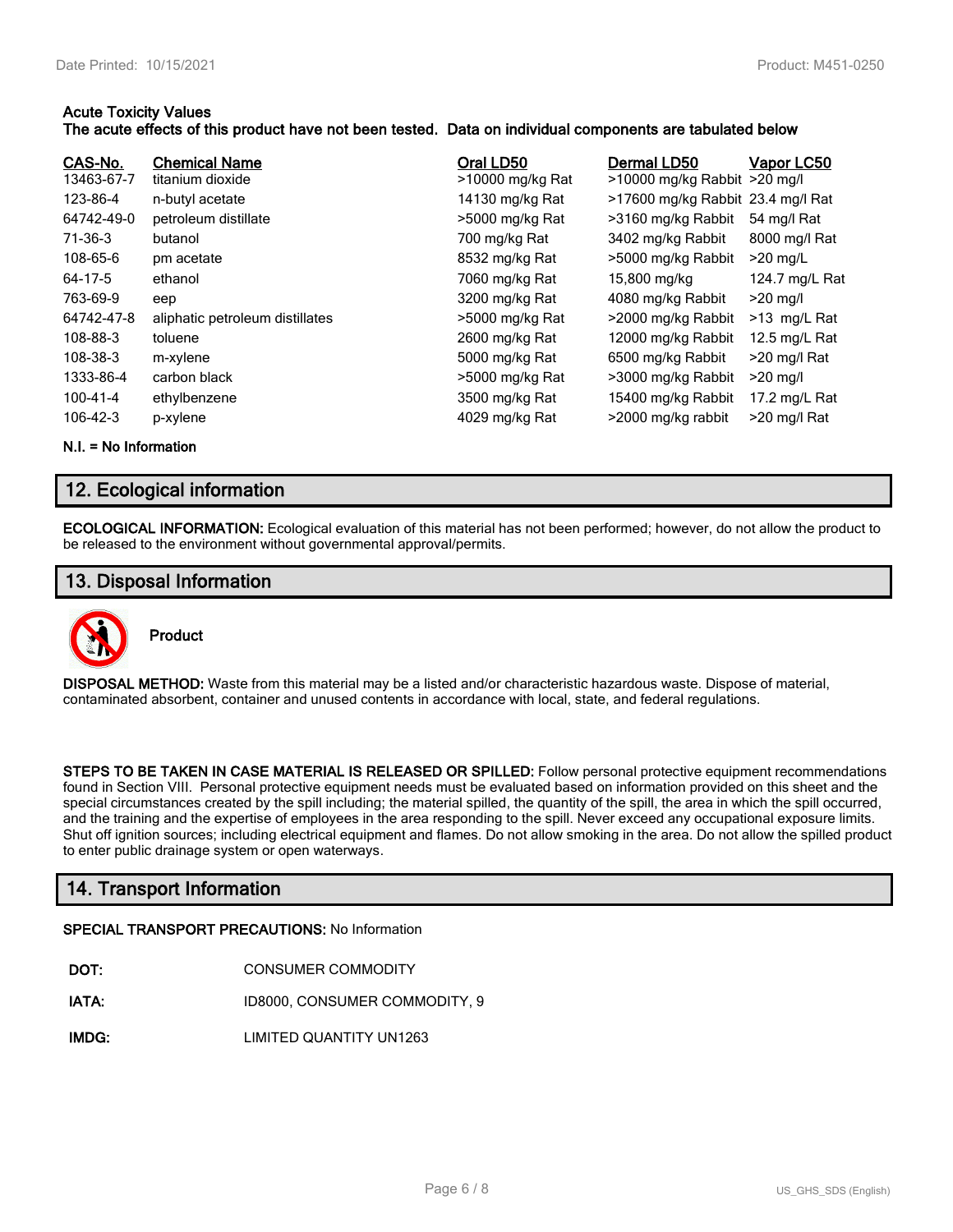## **15. Regulatory Information**

## **U.S. Federal Regulations:**

#### **CERCLA - SARA Hazard Category**

This product has been reviewed according to the EPA 'Hazard Categories' promulgated under Sections 311 and 312 of the Superfund Amendment and Reauthorization Act of 1986 (SARA Title III) and is considered, under applicable definitions, to meet the following categories:

Fire Hazard, Acute Health Hazard, Chronic Health Hazard

#### **SARA SECTION 313**

This product contains the following substances subject to the reporting requirements of Section 313 of Title III of the Superfund Amendment and Reauthorization Act of 1986 and 40 CFR part 372:

| <b>Chemical Name</b> | CAS-No.  | Wt. % |
|----------------------|----------|-------|
| butanol              | 71-36-3  | 7.71  |
| toluene              | 108-88-3 | 2.00  |
| m-xylene             | 108-38-3 | 1.63  |

#### **TOXIC SUBSTANCES CONTROL ACT**

This product contains the following chemical substances subject to the reporting requirements of TSCA 12(B) if exported from the United States:

| <b>Chemical Name</b>         | CAS-No.  |
|------------------------------|----------|
| octamethylcyclotetrasiloxane | 556-67-2 |

## **U.S. State Regulations:**

#### **CALIFORNIA PROPOSITION 65**

WARNING: Cancer and Reproductive Harm - www.P65Warnings.ca.gov.

Titanium Dioxide, Cancer, 18.5478% Toluene, Reproductive Harm, 2.0011%

| <b>Revision Date:</b>  | 9/14/2021 |                                                                                                                         |  | <b>Supersedes Date:</b> |  | 7/21/2021 |
|------------------------|-----------|-------------------------------------------------------------------------------------------------------------------------|--|-------------------------|--|-----------|
| Reason for revision:   |           | Substance and/or Product Properties Changed in Section(s):<br>01 - Product Information<br>05 - Flammability Information |  |                         |  |           |
| Datasheet produced by: |           | <b>Regulatory Department</b>                                                                                            |  |                         |  |           |
| <b>HMIS Ratings:</b>   |           |                                                                                                                         |  |                         |  |           |

| Health. | <br>nabilitv<br>.<br>Ίđ | eactivity | Damanal<br>. Protection<br>на<br>-- |  |
|---------|-------------------------|-----------|-------------------------------------|--|
|         |                         |           |                                     |  |

**Volatile Organic Compounds, gr/ltr:** 606

#### **Text for GHS Hazard Statements shown in Section 3 describing each ingredient:**

| H <sub>225</sub> | Highly flammable liquid and vapour.           |
|------------------|-----------------------------------------------|
| H <sub>226</sub> | Flammable liquid and vapour.                  |
| H <sub>251</sub> | Self-heating: may catch fire.                 |
| H302             | Harmful if swallowed.                         |
| H304             | May be fatal if swallowed and enters airways. |
| H315             | Causes skin irritation.                       |